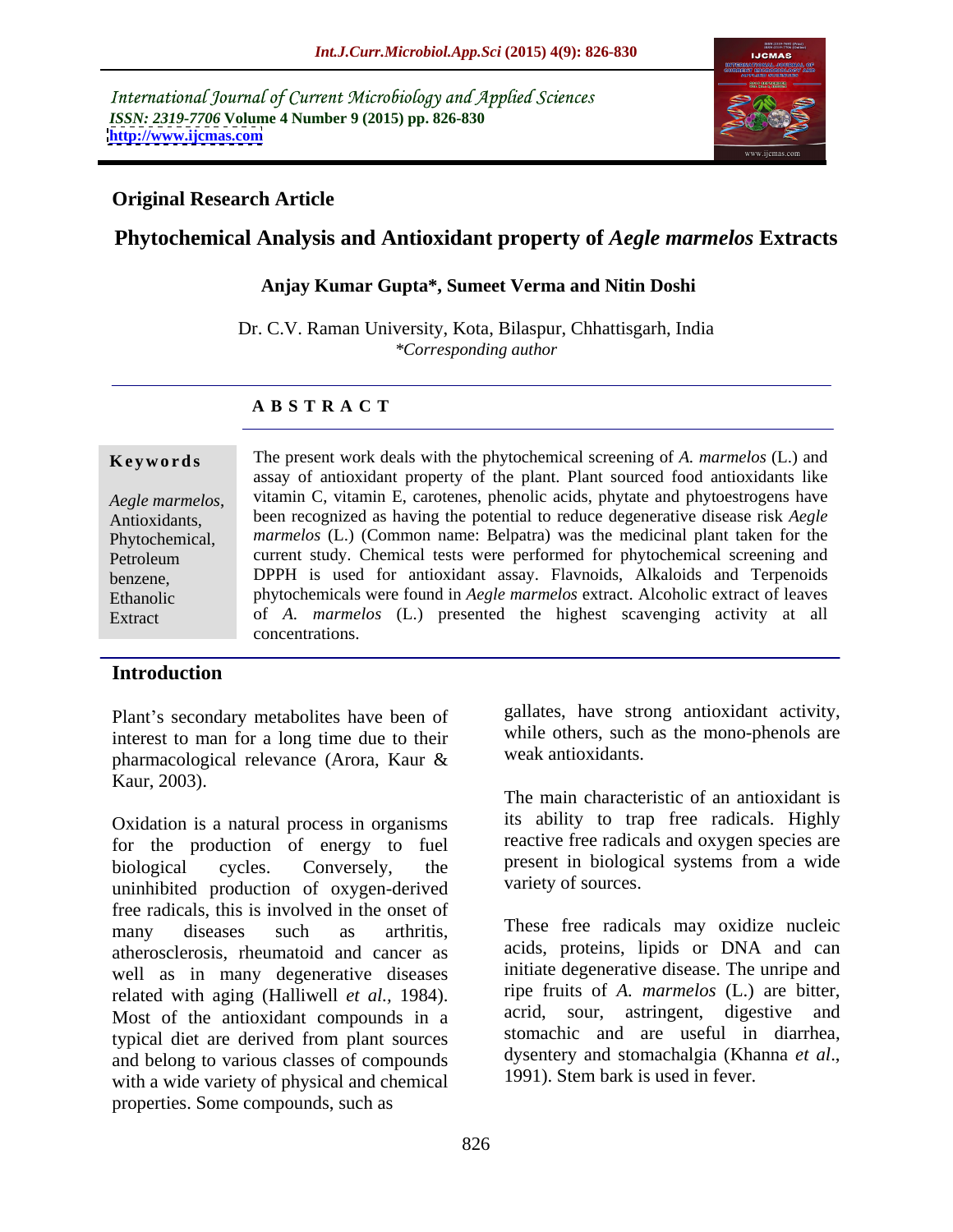The leaf part of *A. marmelos* (L.) was

# **Preparation of Fat sample and Plant**

Collected leaves of *A. marmelos* (L.) were measured. Each plant extract sample's stock weighed prior to drying. The dried sample solution (1.0 mg/mL) was diluted to final was then crushed and defatted with concentrations of (0.5, 0.4, 0.3, 0.2, and 0.1) petroleum benzene using Soxhlet apparatus till the sample becomes colourless. Defatting was carried out at  $40^{\circ}$ C and Whatman filter paper No. 1 was used for carrying the was added to 2.5 mL of sample solution of sample. Petroleum benzene and fat solution is removed from the flask and petroleum<br>benzene was finally evaporated at  $40^0$  C. benzene was finally evaporated at  $40^{\circ}$  C. 2.5 mL of sample solution of different The fat sample obtained was weighed and concentration. stored in airtight container in refrigerator. The defatted leaves' sample was then These are blank solutions. One mL DPPH soxhleted with ethanol at  $50^{\circ}$ C. The liquid solution plus 2.5 mL of ethanol was used as ethanolic extract of *A. marmelos* (L.) was a negative control. The blank for this then evaporated at  $40^{\circ}$ C till ethanol gets evaporated completely. The extract sample evaporated completely. The extract sample light, it is exposed to the minimum possible was also weighed and stored in airtight container in refrigerator for future use.

The fat and plant extract samples were and converted into the percentage terpenoids, tannins, flavonoids, saponins, and steroids (Adetuyi *et al*., 2001)

### **1, 1-Diphenyl-2-picrylhydrazyl**

obtained from HiMedia Lab. Pvt. Ltd., India. LOT no. 67714.

### **Materials and Methods 1, 1-Diphenyl-2-picrylhydrazyl (DPPH) assay**

collected and dried under shade (Harborne, The scavenging activity of *A. marmelos* (L.) 1973). This dried material was mechanically leaf extracts on DPPH was determined using powdered, sheaved and stored at a dry place. the method described by [Choi, C.W.; Kim This powdered material was used for further *et al*]. This method depends on the reduction phytochemical, antimicrobial and of purple DPPH to a yellow colored antioxidant analysis. diphenyl picrylhydrazine. The determination **Extract (Successive solvent extraction)** Hameed *et al*]. The remaining DPPH which of the disappearance of free radicals was done using spectrophotometer [Abdel showed maximum absorption at 518 nm was mg/mL, in ethanol.

°C and Whatman filter One mL of a 0.3 mM DPPH ethanol solution different concentrations. These are test solutions. One ml of ethanol was added to concentration.

> solution is ethanol. As DPPH is sensitive to solution is ethanol. As DPPH is sensitive to light.

**Qualitative phytochemical analysis** room temperature for 30 minutes. The analyzed for the presence of alkaloids, antioxidant activity using the following These solutions were allowed to react at absorbance values were measured at 518 nm and converted into the percentage equation: equation:

### **Antioxidant activities [(absorbance of sample absorbance of Scavenging capacity**  $(\frac{9}{6})$  = 100 – **blank) × 100/absorbance of control]**

DPPH is used for antioxidant assay. It was acid and data was compared through plotting Same procedure was applied with Ascorbic a graph.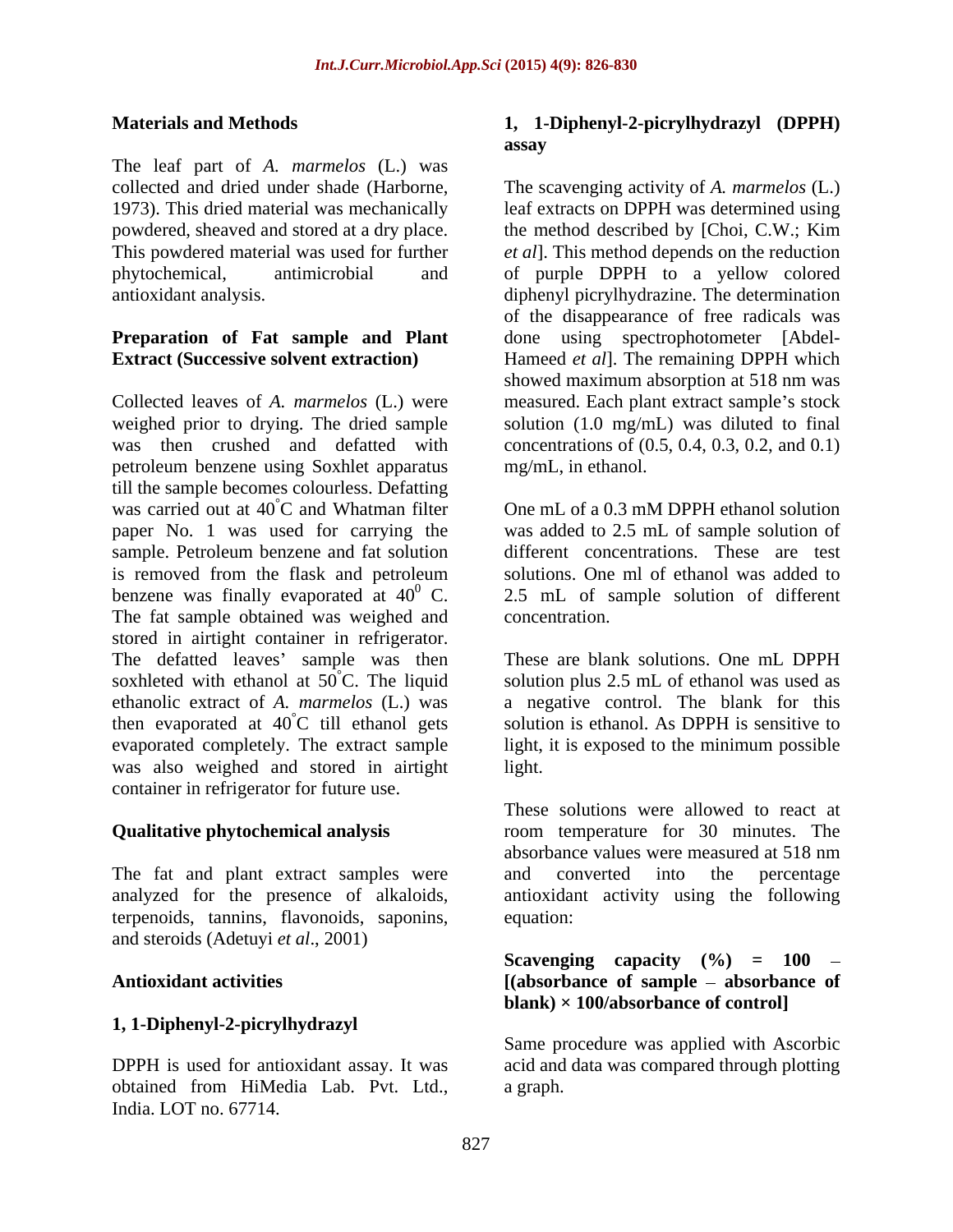The assay is based on the measurement of the scavenging ability of antioxidants towards the stable radical DPPH which constituents in the ethanolic extract of the reacts with suitable reducing agent. The leavesof *A. marmelos* (L.) and the standard electrons become paired off and solution loses color stoichiometrically depending on compound. Alcoholic extract of leaves of the number of electrons taken up. DPPH *A. marmelos* (L.) presented the highest was used to determine the proton radical scavenging activity at all concentrations. scavenging action of ethanolic extracts of The highest activity was found to be 95.3% the leaves of *A. marmelos* (L.), because it at 0.5mg/ml concentration of alcoholic possesses a proton free radical and shows a extract of the leaves of *A. marmelos* (L.), characteristic absorbance at 517 nm. The whereas 93.7% of scavenging activity was alcoholic extract of the leaves of *A.*  shown by ascorbic acid at the same *marmelos* (L.) reduces the radical to concentration. corresponding hydrazine when it reacts

**Results and Discussion** with hydrogen donors in antioxidant principles. A decrease in the concentration of DPPH radical was observed due to the scavenging ability of the soluble ascorbic acid is taken as a reference The highest activity was found to be 95.3% concentration.

### **Table.1** Observation table for phytochemical screening

| Phytochemical     | Fat sample | Defatted sample |
|-------------------|------------|-----------------|
| Alkaloids         |            |                 |
| Flavonoids        |            |                 |
| Tannins           |            |                 |
| Saponins          |            |                 |
| Terpenoids        |            |                 |
| Cardiac glycoside |            |                 |

**Table.2** Observation table for antioxidant activity of ascorbic acid

| S. No. | Concentration (mg/ml) $\vert$ O.D. (Blank - Test) |      | % Scavenging capacity |
|--------|---------------------------------------------------|------|-----------------------|
|        |                                                   | 0.05 | 68.75                 |
|        |                                                   | 0.04 | 75.00                 |
|        | 0.                                                | 0.03 | 81.25                 |
|        | 0.4                                               | 0.02 | 87.50                 |
|        | 0.5                                               | 0.01 | 93.75                 |
|        | Control                                           | 0.16 |                       |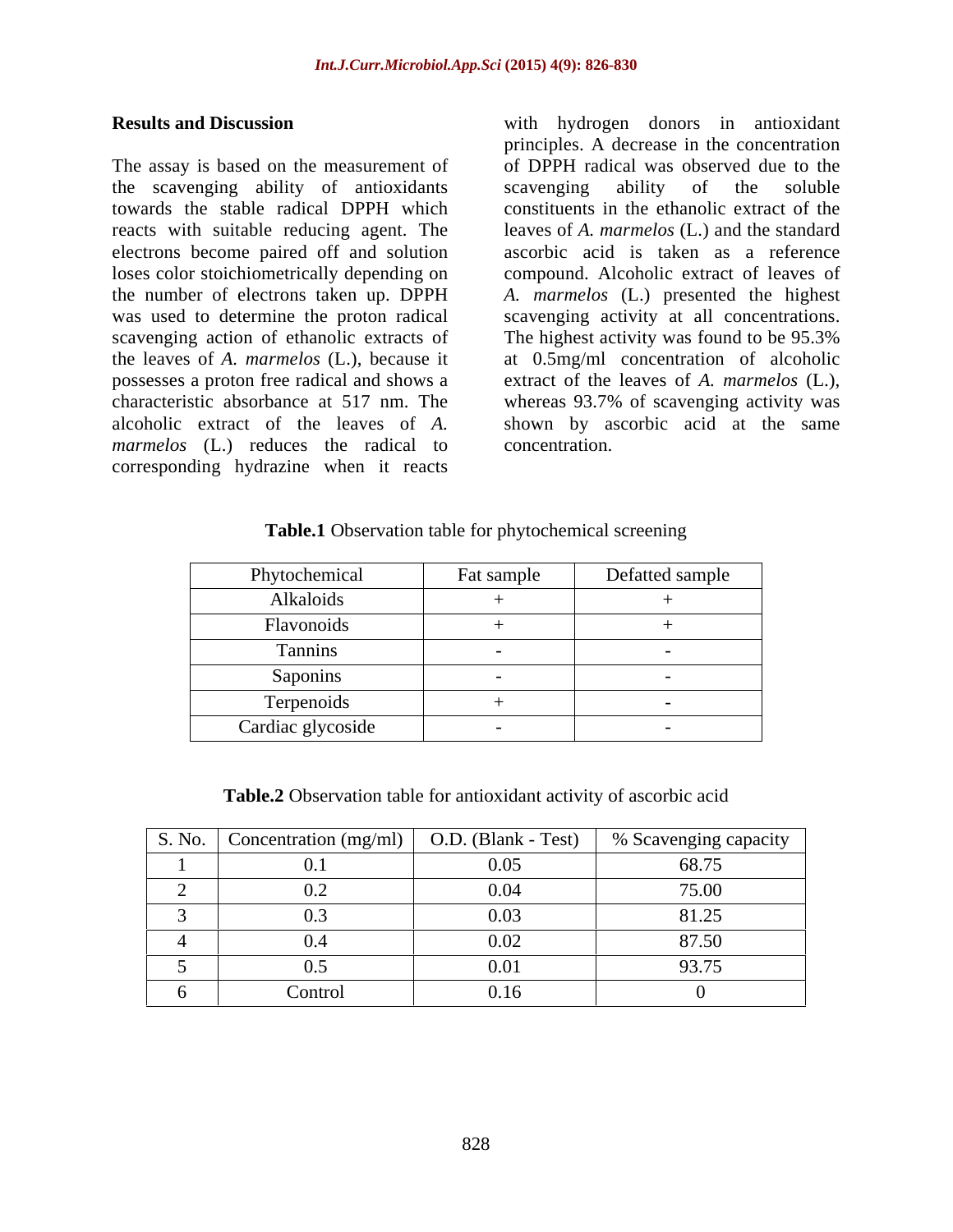### *Int.J.Curr.Microbiol.App.Sci* **(2015) 4(9): 826-830**

| S. No. | Concentration (mg/ml) | O.D. (Blank - Test) | $\sim$<br>% Scavenging capacity |
|--------|-----------------------|---------------------|---------------------------------|
|        | v.                    | 0.17                | 73.43                           |
|        |                       | 0.13                | 79.68                           |
|        |                       | 0.1                 | 82.81                           |
|        |                       | 0.06                | 90.62                           |
|        | ∪.,                   | 0.03                | 95.31                           |
|        | Control               | 0.64                |                                 |

| <b>Table.3</b> Observation table for antioxidant activity of plant extract |  |
|----------------------------------------------------------------------------|--|
|----------------------------------------------------------------------------|--|

**Graph.1** Comparative DPPH scavenging activity



positive result for Flavonoids



**Fig.1** Defatted extract showing **Fig.2** Fat extract showing positive result for Flavonoids